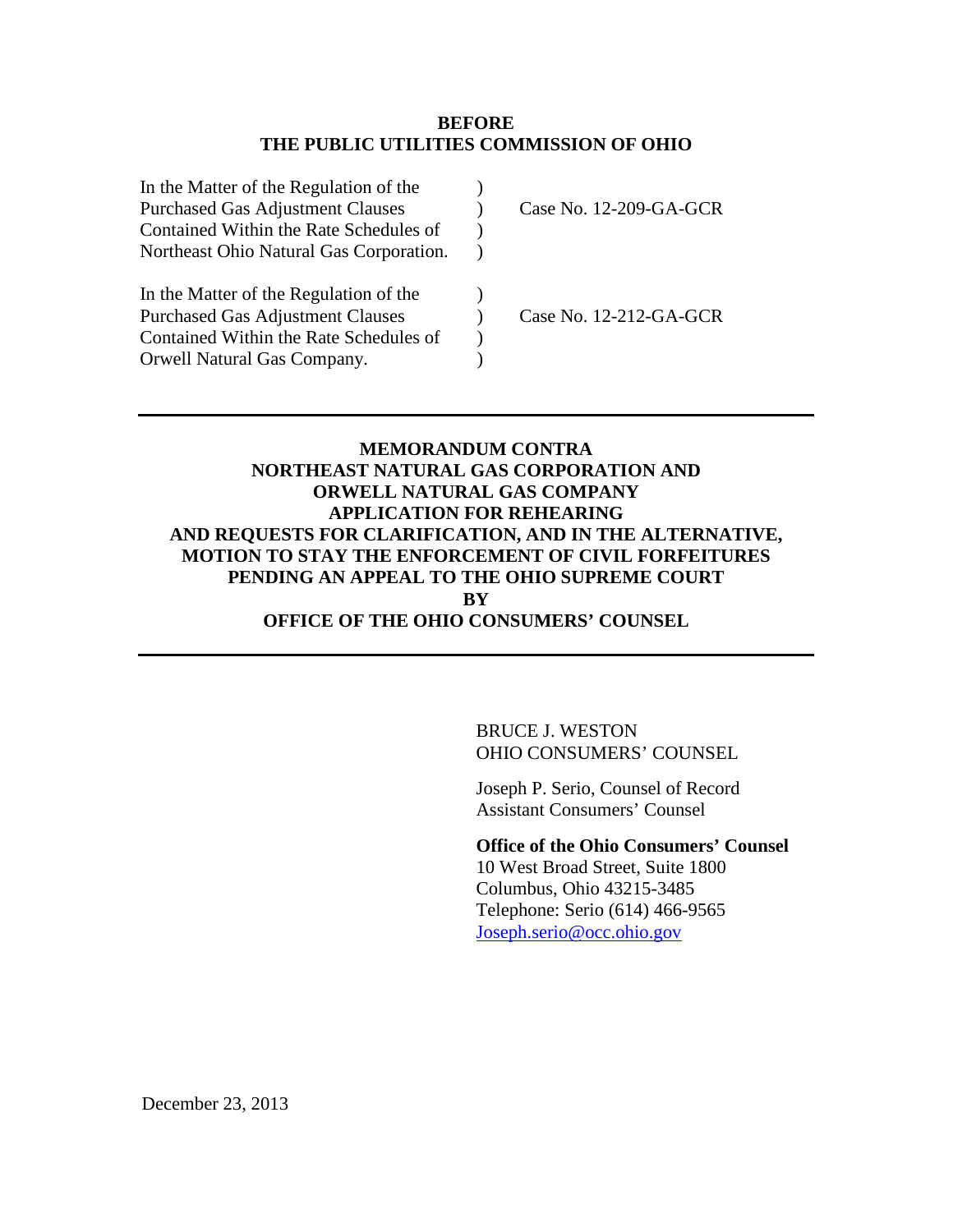# **TABLE OF CONTENTS**

| $\mathbf{I}$ . |           |                  |                                                            |  |  |  |
|----------------|-----------|------------------|------------------------------------------------------------|--|--|--|
| II.            |           |                  |                                                            |  |  |  |
|                | A.        |                  |                                                            |  |  |  |
|                | <b>B.</b> |                  |                                                            |  |  |  |
|                | C.        |                  |                                                            |  |  |  |
|                | D.        |                  |                                                            |  |  |  |
|                |           | 1.               |                                                            |  |  |  |
|                |           | 2.               | The PUCO Did Not Impose Any Of The Utilities Liability On  |  |  |  |
|                |           | 3.               | The PUCO Ordered Investigative Audit Is Not Of Unregulated |  |  |  |
|                |           | $\overline{4}$ . | The PUCO Did Not Pierce The Corporate Veil10               |  |  |  |
|                | Ε.        |                  | The PUCO Has The Authority To Impose Civil Forfeitures 11  |  |  |  |
|                | F.        |                  | The Utilities Request For A Stay Should Be Denied 14       |  |  |  |
| III.           |           |                  |                                                            |  |  |  |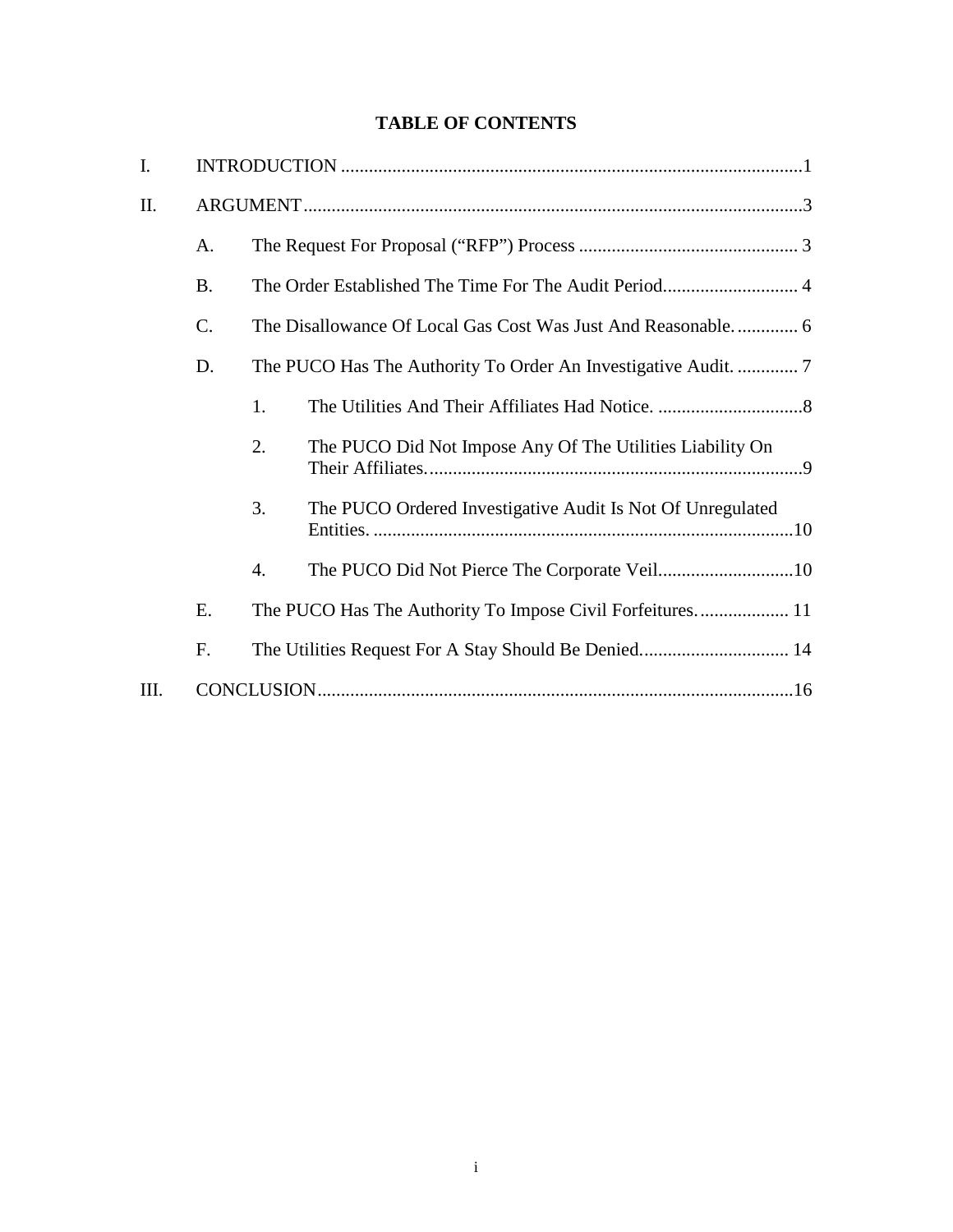### **BEFORE THE PUBLIC UTILITIES COMMISSION OF OHIO**

| In the Matter of the Regulation of the  |                        |
|-----------------------------------------|------------------------|
| <b>Purchased Gas Adjustment Clauses</b> | Case No. 12-209-GA-GCR |
| Contained Within the Rate Schedules of  |                        |
| Northeast Ohio Natural Gas Corporation. |                        |
| In the Matter of the Regulation of the  |                        |
| <b>Purchased Gas Adjustment Clauses</b> | Case No. 12-212-GA-GCR |
| Contained Within the Rate Schedules of  |                        |
| Orwell Natural Gas Company.             |                        |
|                                         |                        |

### **MEMORANDUM CONTRA NORTHEAST NATURAL GAS CORPORATION AND ORWELL NATURAL GAS COMPANY APPLICATION FOR REHEARING AND REQUESTS FOR CLARIFICATION, AND IN THE ALTERNATIVE, MOTION TO STAY THE ENFORCEMENT OF CIVIL FORFEITURES PENDING AN APPEAL TO THE OHIO SUPREME COURT BY OFFICE OF THE OHIO CONSUMERS' COUNSEL**

## <span id="page-2-0"></span>**I. INTRODUCTION**

These cases presented the Public Utilities Commission of Ohio ("PUCO") with important issues surrounding what constitutes reasonable purchasing practices of a natural gas distribution company ("LDC") in terms of purchasing natural gas from affiliates. These cases also present questions about the utilities underlying management practices and qualifications.<sup>[1](#page-2-2)</sup> Much like the [2](#page-2-1)010 GCR Cases,<sup>2</sup> these cases affect the GCR rates customers pay for the natural gas commodity provided by Northeast Natural

<span id="page-2-2"></span> $<sup>1</sup>$  Order at 54.</sup>

<span id="page-2-1"></span><sup>2</sup> *In the Matter of the Regulation of the Purchased Gas Adjustment Clauses Contained Within the Rate Schedules of Northeast Ohio Natural Gas Corporation*, Case No. 10-209-GA-GRC and *In the Matter of the Regulation of the Purchased Gas Adjustment Clauses Contained Within the Rate Schedules of Orwell Natural Gas Company*, Case No. 10-212-GA-GCR ("2010 GCR Cases").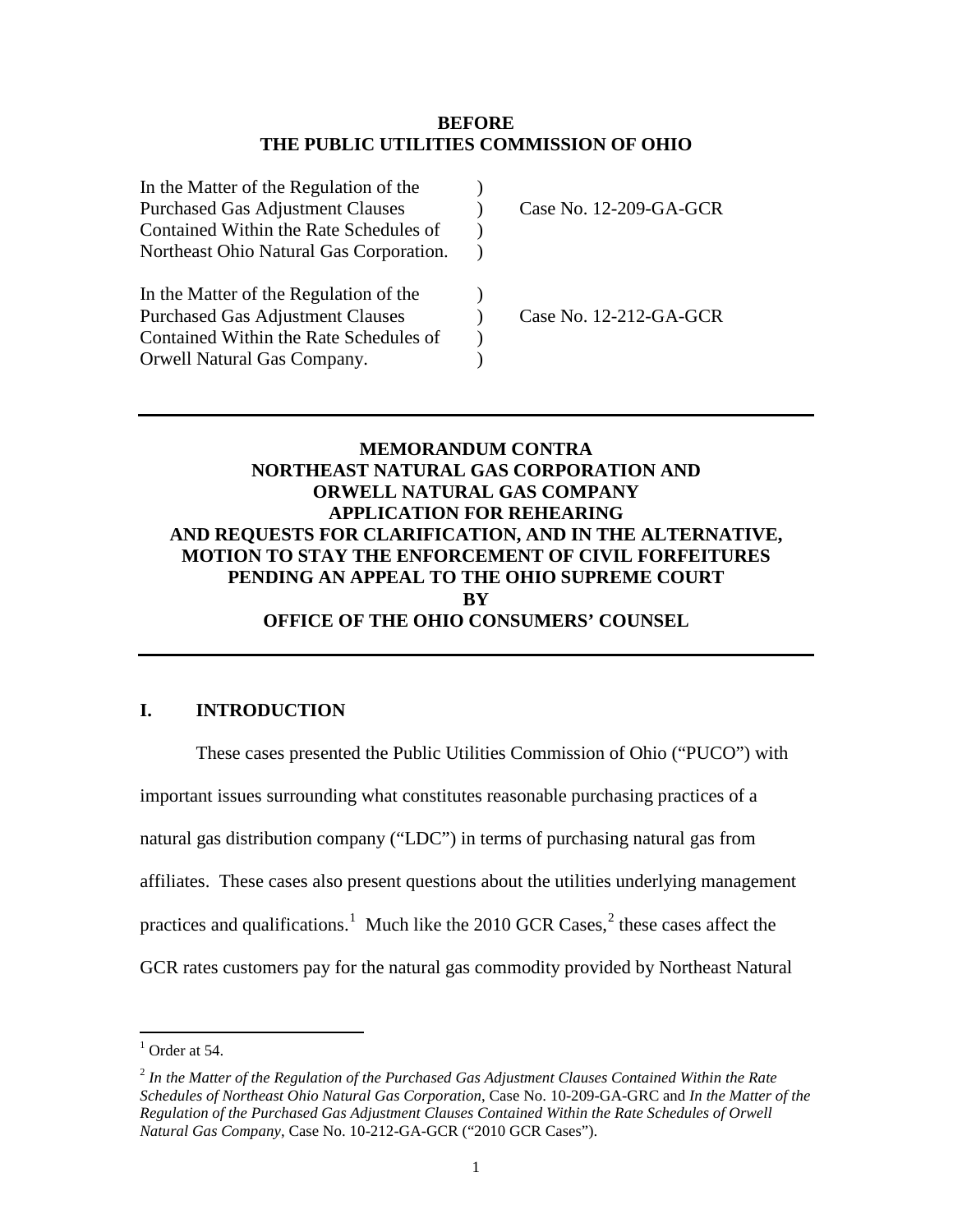Gas Corporation ("Northeast") and Orwell Natural Gas Company ("Orwell") (together "the Utilities").<sup>[3](#page-3-3)</sup> Accordingly, the focus of the Office of the Ohio Consumers' Counsel ("OCC") in these cases was ensuring that Gas Cost Recovery ("GCR") rates customers pay includes only just and reasonable gas costs as required by R.C. 4905.302 and 4901:1-14 Ohio Adm. Code.

As noted by the PUCO in its November 13, 2013 Opinion and Order ("Order"), the evidence presented by OCC and the PUCO Staff demonstrated that Northeast and Orwell failed to provide gas to their GCR customers at minimal prices because the Utilities' purchasing practices and policies were not fair, just and reasonable as required by R.C. [4](#page-3-4)905.302 and Ohio Adm. Code  $4901:1-14-08(B)$ .<sup>4</sup> In large part, the purchasing practices and policies were not fair, just or reasonable because the Utilities' decided to: 1) contract with affiliates for the provision of the natural gas commodity; 2) consistently fail to enforce the terms of those contracts and; 3) pay affiliates for services that were not provided.<sup>[5](#page-3-2)</sup> In addition, the PUCO imposed some civil penalties<sup>[6](#page-3-0)</sup> on the Utilities as a result of Utilities' imprudent behavior.

The Utilities' actions during the audit period in these cases were unjust and unreasonable and warranted the disallowances ordered by the PUCO. The Utilities imprudent activities were exacerbated by the fact that these cases mark the second consecutive audit period marred by the same imprudent management practices and policies that were addressed and presumed corrected from the prior GCR Audit.<sup>[7](#page-3-1)</sup>

<span id="page-3-3"></span><sup>3</sup> 2010 GCR Cases, Staff Ex. Nos. 2 and 3 (Staff Report of Orwell Natural Gas and Northeast Natural Gas) (November 24, 2010).

<span id="page-3-4"></span> $4$  Order at 63-64.

<span id="page-3-2"></span> $<sup>5</sup>$  Order at 39-45.</sup>

<span id="page-3-0"></span> $6$  Order at 57-62.

<span id="page-3-1"></span> $<sup>7</sup>$  Order at 54.</sup>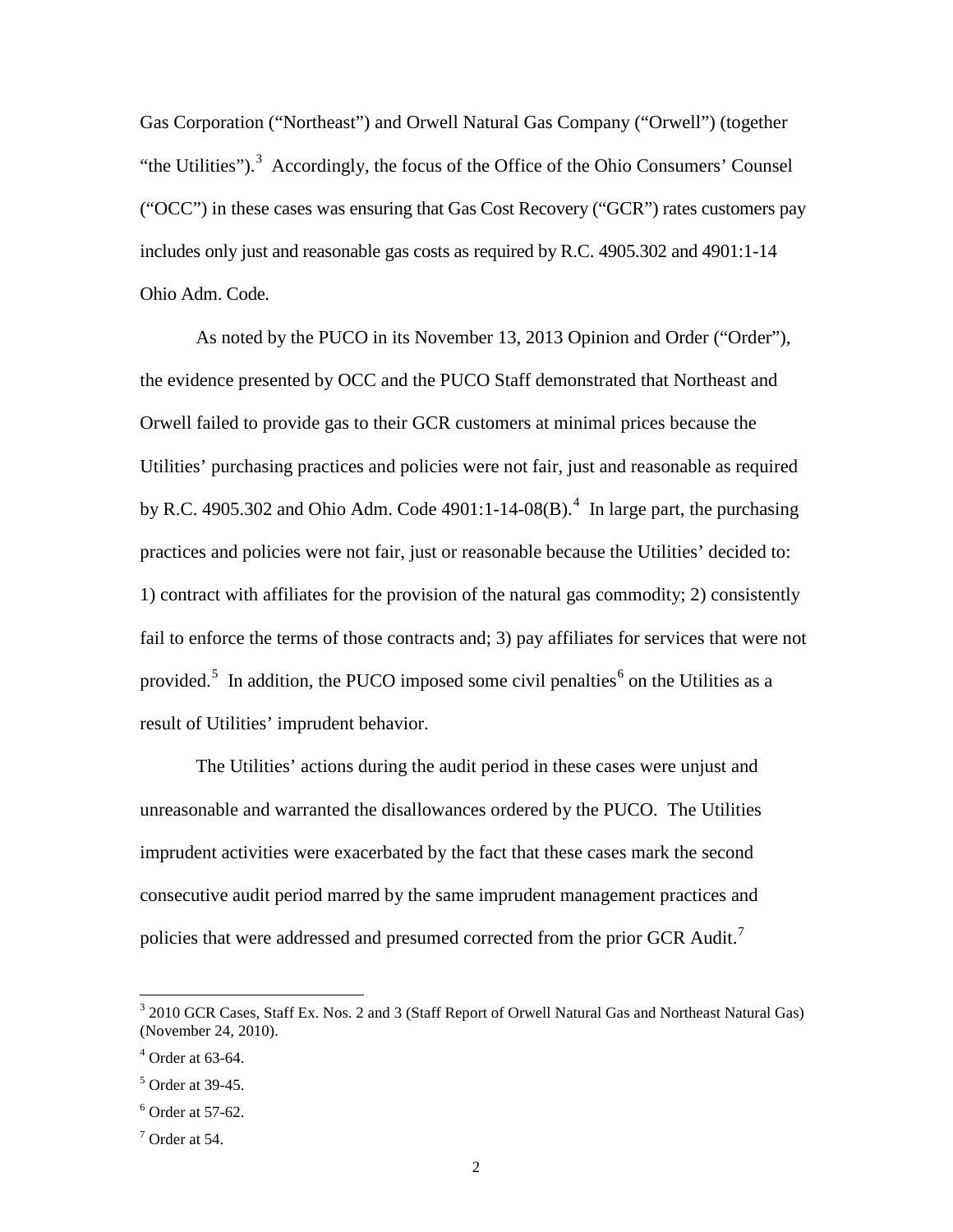### <span id="page-4-1"></span><span id="page-4-0"></span>**II. ARGUMENT**

#### **A. The Request For Proposal ("RFP") Process**

The Utilities' Application for Rehearing alleges that the Order is unreasonable because it does not permit the Utilities to purchase local and interstate supplies using in-house personnel (rather than using an external asset manager). <sup>[8](#page-4-4)</sup> The Utilities claim that it is unclear whether the PUCO would allow the Utilities to use in-house personnel to purchase local and interstate gas supplies.<sup>[9](#page-4-5)</sup> The Utilities seemed to indicate that using inhouse personnel (instead of the use of an external asset manager) could result in lower gas costs for customers.<sup>[10](#page-4-2)</sup>

If the PUCO permits the use of in-house personnel by the Utilities, then certain customer protections are warranted. Those protections include all purchases and purchasing practices being reviewed in future bi-annual GCR cases as part of the review of the Utilities gas purchasing practices and policies. In those proceedings, the Utilities would have the burden of proving that those practices and policies were just and reasonable as required by R.C. 4905.302 and Ohio Adm. Code 4901:1-14-08 (B). More specifically, any in-house personnel used to purchase either local or interstate gas supplies should act in a manner that provides benefits to customers, and puts the interests of customers ahead of those of any affiliated or non-affiliated companies. The Utilities in-house personnel and management must adhere to their fiduciary duty customers.<sup>[11](#page-4-3)</sup>

To the extent that the Utilities want to do all gas purchasing using in-house personnel, another potential option would be for the Utilities to hire someone from the

<span id="page-4-4"></span><sup>8</sup> Utilities App. for Rehearing at 2.

<span id="page-4-5"></span> $<sup>9</sup>$  Utilities App. for Rehearing at 2.</sup>

<span id="page-4-2"></span> $10$  Utilities App. for Rehearing at 3.

<span id="page-4-3"></span> $11$  Order at 35-39.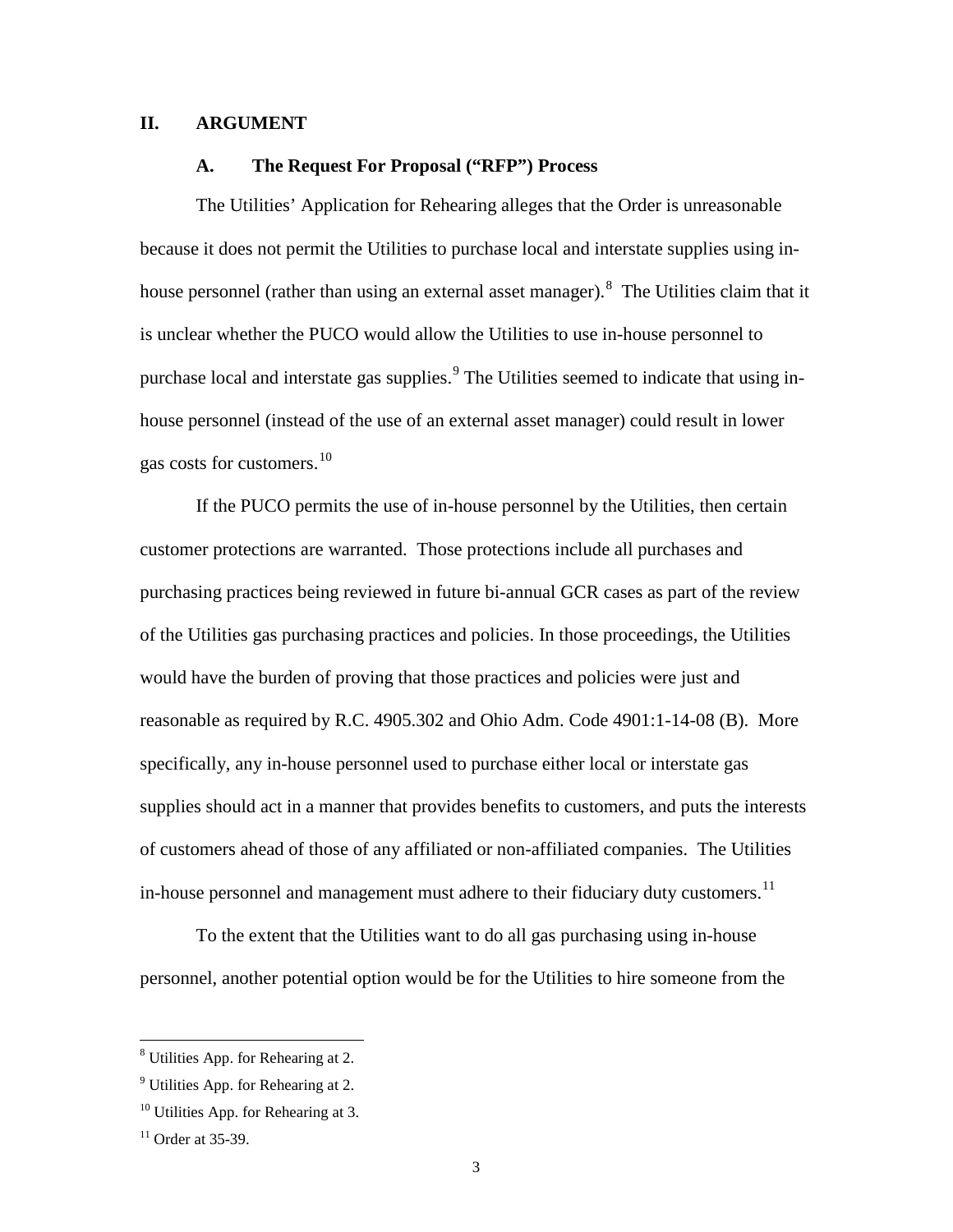outside to take over that function. Hiring someone from the outside -- who has no ties to the Utilities or any of their affiliates -- is an option that should be considered.

Absent the use of in-house personnel to purchase either local or interstate production, then the entity selected to make those purchases must be subject to an RFP and RFP process as set forth in the Order.

### **B. The Order Established The Time For The Audit Period.**

<span id="page-5-0"></span>The Utilities argue that there is a need for clarification of the length of the Audit Period and that the PUCO should identify the specific dates of Audit Period.<sup>[12](#page-5-3)</sup> In addressing this matter, the PUCO concluded:

> **We do not believe that Staff's more thorough examination of the Companies in this audit prejudices the Companies**, as the financial information gleaned from Staff's extended review was for then gas purchases of Northeast. The gas purchases made and the process paid by the Companies for those gas purchases are facts and do not change depending on whether they are reviewed in the context of this audit or the next audit.<sup>13</sup> (Emphasis added).

Having concluded that there was no prejudice and that the PUCO Staff had not exceeded its authority by continuing to audit the Utilities, the PUCO nonetheless ordered that appropriate adjustments be made to only account for the effective time periods of March 1, 2010 through February 29, 2012 for Northeast and July 1, 2010 through June 30, 2012 for Orwell.<sup>[14](#page-5-1)</sup> Accordingly, there is no need for the PUCO to clarify the difference between what the Utilities describe as the "audit period" and the "reporting period"<sup>[15](#page-5-2)</sup> because the PUCO ordered that the financial adjustments are to be recalculated for the specific dates for the audit period,

<span id="page-5-3"></span><sup>&</sup>lt;sup>12</sup> Utilities App. for Rehearing at 3-4.

<span id="page-5-4"></span> $13$  Order at 46.

<span id="page-5-1"></span> $14$  Order at 46.

<span id="page-5-2"></span><sup>&</sup>lt;sup>15</sup> Utilities App. for Rehearing at 3.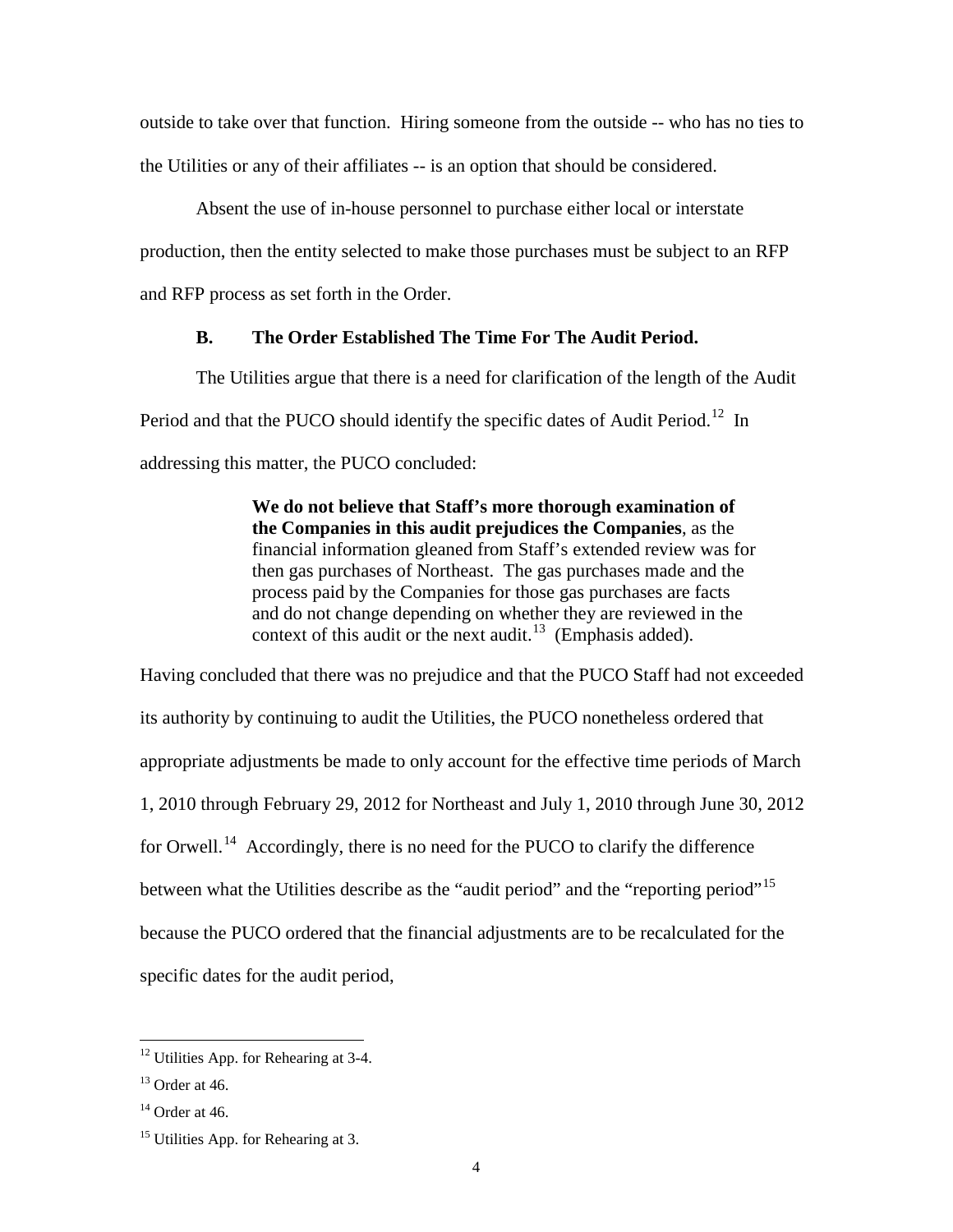The PUCO correctly concluded that there had been no prejudice to the Utilities from the PUCO Staff's extended audit. The PUCO also correctly concluded that the timing of the audit periods does not change the facts surrounding the Utilities' actions.

The Utilities' requested rehearing to reduce the Cobra Fees and Affiliate Fees disallowances.<sup>16</sup> However, there is no factual dispute regarding the Cobra Pipeline Processing Fees. It is a fact that Northeast paid its affiliate Cobra for services that were not rendered. Thus, even if PUCO were to determine that the \$145,363 in Cobra Processing Fees should be adjusted, to take into account the above noted effective audit period issue, the PUCO should also determine that the Utilities actions' in delaying a refund of overcharges to customers warrants the PUCO applying an annual interest rate of ten percent as required by  $4901:1-14-05$  (A)(2)(b):

> (b) Adjustments ordered by the commission following hearings held pursuant to rule 4901:1-14-08 of the Administrative Code, plus **ten per cent annual interest**, plus or minus. (Emphasis added).

Absent this annual interest payment to its customers, the Utilities will have been enriched through their ability to retain customers' money that they imprudently collected until the next audit case. To the extent that some of the over-collection dates back to  $2010^{17}$  $2010^{17}$  $2010^{17}$  and any refunds from the next audit period may not flow to customers until  $2015$ ,  $^{18}$  $^{18}$  $^{18}$  customers need to be fairly compensated for the delay in receiving refunds. The annual ten percent interest rate will prevent the Utilities from unjustly benefitting from

<span id="page-6-2"></span> $16$  Utilities App. for Rehearing at 5-6.

<span id="page-6-1"></span> $17$  As noted above, the current Audit was for the effective time periods of March 1, 2010 through February 29, 2012 for Northeast and July 1, 2010 through June 30, 2012 for Orwell.

<span id="page-6-0"></span> $18$  The last GCR case was a 2010 case that was litigated in 2011 with an Opinion and Order on October 26, 2011. The current case was a 2012 case that was litigated in 2013 with an Opinion and Order on November 13, 2013. The next Audit case will be a 2014 case and may not have an Opinion and Order until sometime in 2015.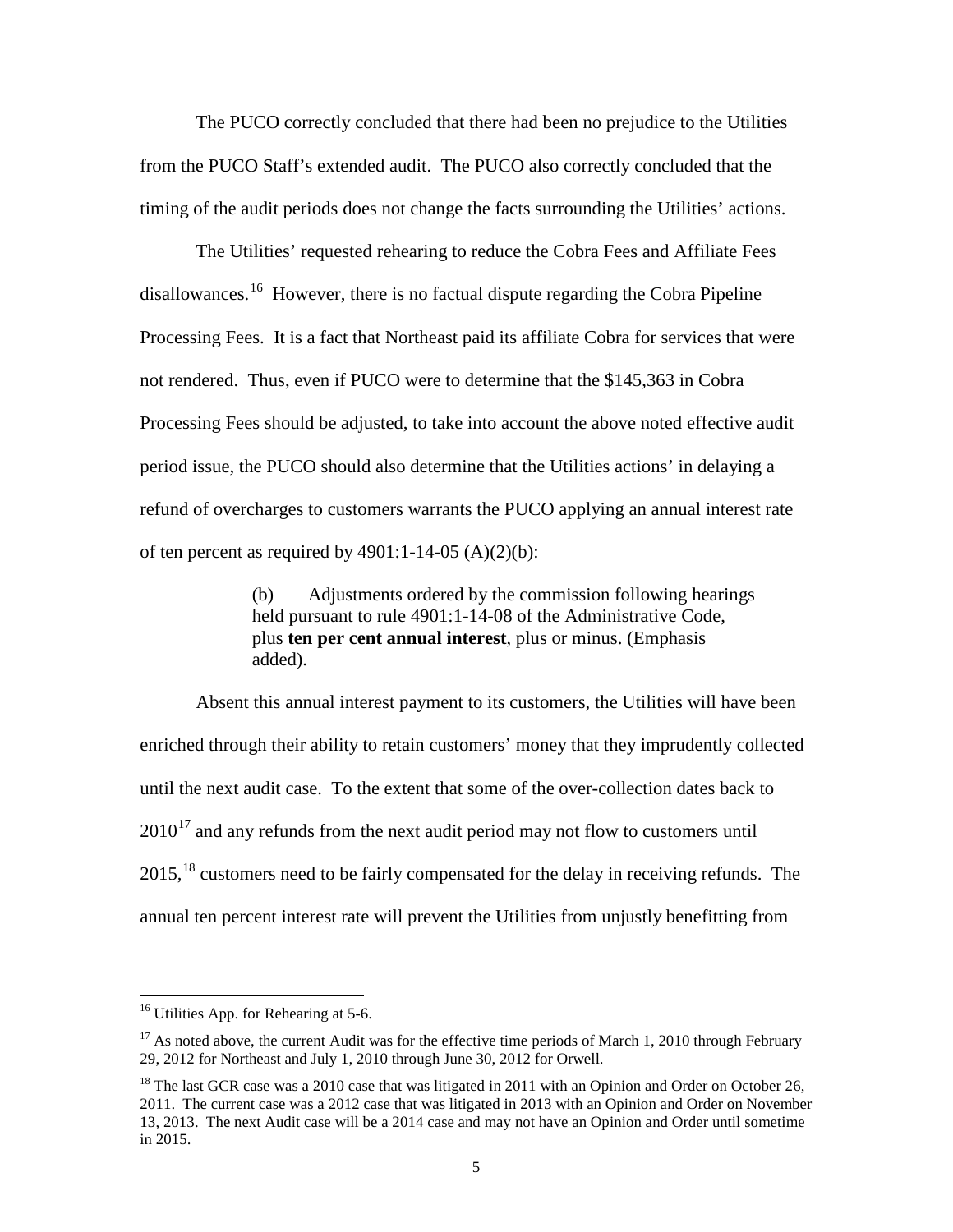their imprudent actions and will fairly compensate customers who will be denied the use of their money until the refunds occur in the next audit case.

The same circumstances and arguments would also apply if the PUCO were to determine that any adjustment should be made to the \$808,491.40 disallowance related to Fees paid to their affiliate John D. Oil and Gas ("JDOG"). Any reduction by the PUCO to the amount of the JDOG Fees disallowance due to an adjustment of the Audit Periods should require the annual ten percent interest factor.

## <span id="page-7-0"></span>**C. The Disallowance Of Local Gas Cost Was Just And Reasonable.**

The Utilities argue that the disallowance of \$506,909 in local production costs was unlawful and unreasonable.<sup>19</sup> The Utilities' argument is based on the belief that Dr. Overcast's evaluation is more accurate than that of PUCO Staff witness Sarver.<sup>[20](#page-7-5)</sup> In making this argument, the Utilities fail to raise any new factual or legal arguments.<sup>21</sup> Instead, the Utilities merely rehashed the same arguments they made in their post hearing briefs that the PUCO already considered and rejected. The PUCO reviewed the testimony of Dr. Overcast and concluded that his analysis had no merit in part because it was not based on the best evidence.<sup>22</sup> Instead, the PUCO found that the PUCO Staff analysis was based on NYMEX prices and was the best evidence of record.<sup>[23](#page-7-2)</sup>

<span id="page-7-4"></span><sup>&</sup>lt;sup>19</sup> Utilities App. for Rehearing at 6-11.

<span id="page-7-5"></span> $20$  Utilities App. for Rehearing at 7.

<span id="page-7-3"></span> $^{21}$  Utilities App. for Rehearing at 6-11.

<span id="page-7-1"></span> $22$  Order at 38.

<span id="page-7-2"></span> $23$  Order at 38.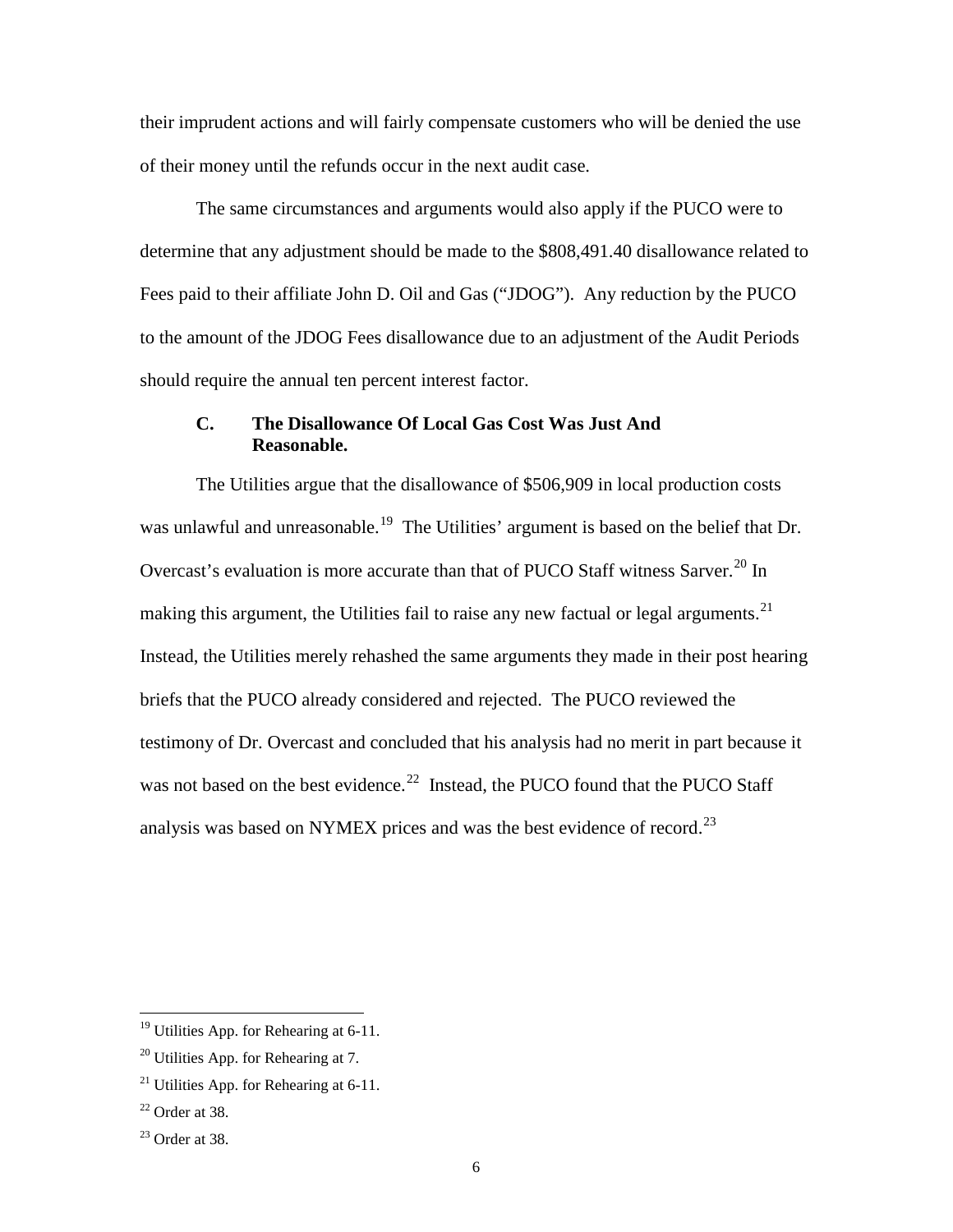In addition, the Utilities argument ignores the analysis done by OCC witness Slone<sup>[24](#page-8-2)</sup> which was unchallenged by their Application for Rehearing. The fact remains that the PUCO in the Order found that:

> **We also note that the findings of the audit report reflect consistency with the calculations of OCC witness Sloan who made similar findings of the AA through a different analysis**. Mr. Sloan analyzed the prices paid for local production by three small Ohio LDCs. Mr. Sloan's findings and calculations of the AA were consistent with Staff's findings. **Of note was the analysis provided by Mr. Sloan** who compared the price Piedmont paid for local production to the prices paid by Northeast and Orwell from 2010 through 2012. **One of the more telling of Mr. Sloan's findings was that Piedmont's purchases of local production from JDOG were significantly lower than the prices Northeast and Orwell paid JDOG for local production in those same years**. [25](#page-8-1) (Emphasis added).

The Utilities did not challenge the PUCO's Order in regard to its reliance on Mr. Slone's

analysis in their Application for Rehearing. Accordingly, the PUCO should deny the

<span id="page-8-0"></span>Utilities' Application for Rehearing related to the disallowance of local gas costs.

# **D. The PUCO Has The Authority To Order An Investigative Audit.**

Even though the PUCO ordered the investigative Audit as a result of the evidence

produced as part of a GCR proceeding, the PUCO's authority to order a future

investigative Audit is not limited to R.C. 4905.302  $(C)(3)(b)$ . The PUCO also has

authority under R.C. 4905.04 (Power to Regulate), R.C. 4905.05 (Scope of Jurisdiction)

and R.C. 4905.06 (General Supervision) which states:

The public utilities commission has general supervision over all public utilities within its jurisdiction as defined in section 4905.05 of the Revised Code, **and may examine such public utilities and keep informed as to their general condition,** capitalization, and franchises, **and as to the manner in which their properties are leased, operated, managed, and conducted** with respect to the

<span id="page-8-2"></span> $24$  OCC Ex. No. 12 (Direct Testimony of Greg Slone) at 28-30 (July 1, 2013).  $\overline{a}$ 

<span id="page-8-1"></span> $25$  Order at 38.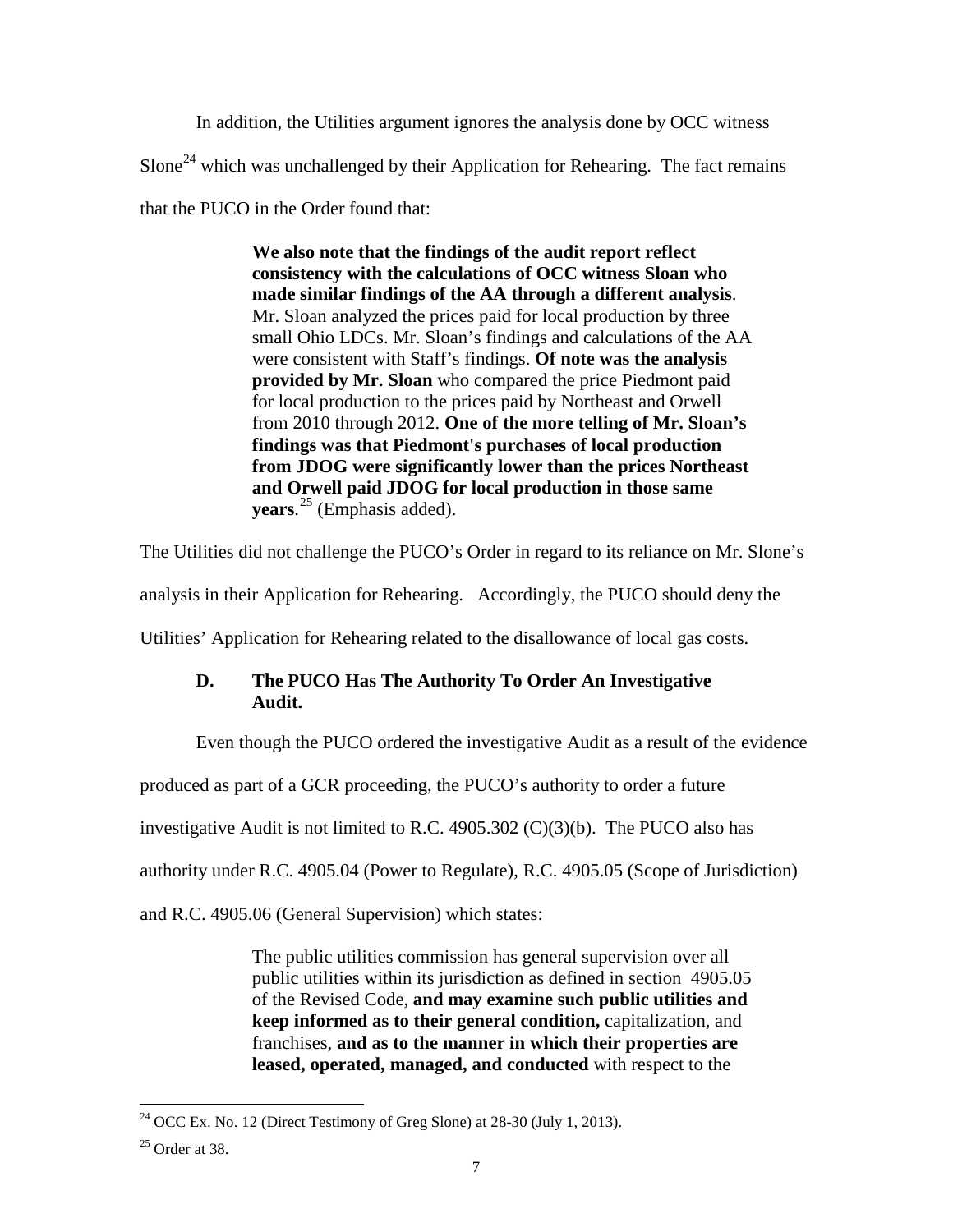adequacy or accommodation afforded by their service, the safety and security of the public and their employees, and their compliance with all laws, orders of the commission, franchises, and charter requirements.<sup>26</sup> (Emphasis added).

The Utilities challenge<sup>[27](#page-9-5)</sup> the PUCO's decision to order an investigative Audit, by an outside auditor, of the Utilities and all affiliated and related companies.<sup>28</sup> In making their arguments, the Utilities ignored the precedent of the PUCO's actions in ordering a similar Audit of Columbia Gas of Ohio, Inc.<sup>29</sup> The Utilities Application for Rehearing does not even mention the Columbia Commission Ordered Investigation ("COI") Case, even though both the OCC and the PUCO Staff cited the case.<sup>[30](#page-9-2)</sup> The Utilities raised a number of claims addressed below.

### **1. The Utilities And Their Affiliates Had Notice.**

<span id="page-9-0"></span>The Utilities argue that their affiliate entities have been denied their due process rights because they had no notice opportunity regarding the investigative Audit.<sup>31</sup> In making this argument, the Utilities have misunderstood and misapplied the notice requirement. In ordering the Audit, the PUCO is providing the Utilities and all of their affiliated and related entities with notice that an investigative Audit will occur. As part of that investigative Audit, there is no reason to believe that the Utilities, their affiliated and related entities will not have every opportunity to present witnesses and exhibits at an evidentiary hearing, and to cross-examine other witnesses presented as part of that case.

<span id="page-9-4"></span> $26$  R.C. 4905.06.

<span id="page-9-5"></span> $27$  Utilities App. for Rehearing at 13-22.

<span id="page-9-6"></span> $28$  Order at 57.

<span id="page-9-1"></span><sup>&</sup>lt;sup>29</sup> In the Matter of the Investigation Into the Gas Purchasing Practices of Columbia Gas of Ohio, Inc., Case No. 83-135-GA-COI, and *In the Matter of the Regulation of the Purchased Gas Adjustment Clause Contained Within the Rate Schedules of Columbia Gas of Ohio, Inc. and Related Matters*, Case No. 84-6- GA-GCR, Opinion and Order (October 8, 1985) ("Columbia COI Case").

<span id="page-9-2"></span><sup>30</sup> OCC Initial Brief at 39-53, PUCO Staff Initial Brief at 16-40.

<span id="page-9-3"></span> $31$  Utilities App. for Rehearing at 14.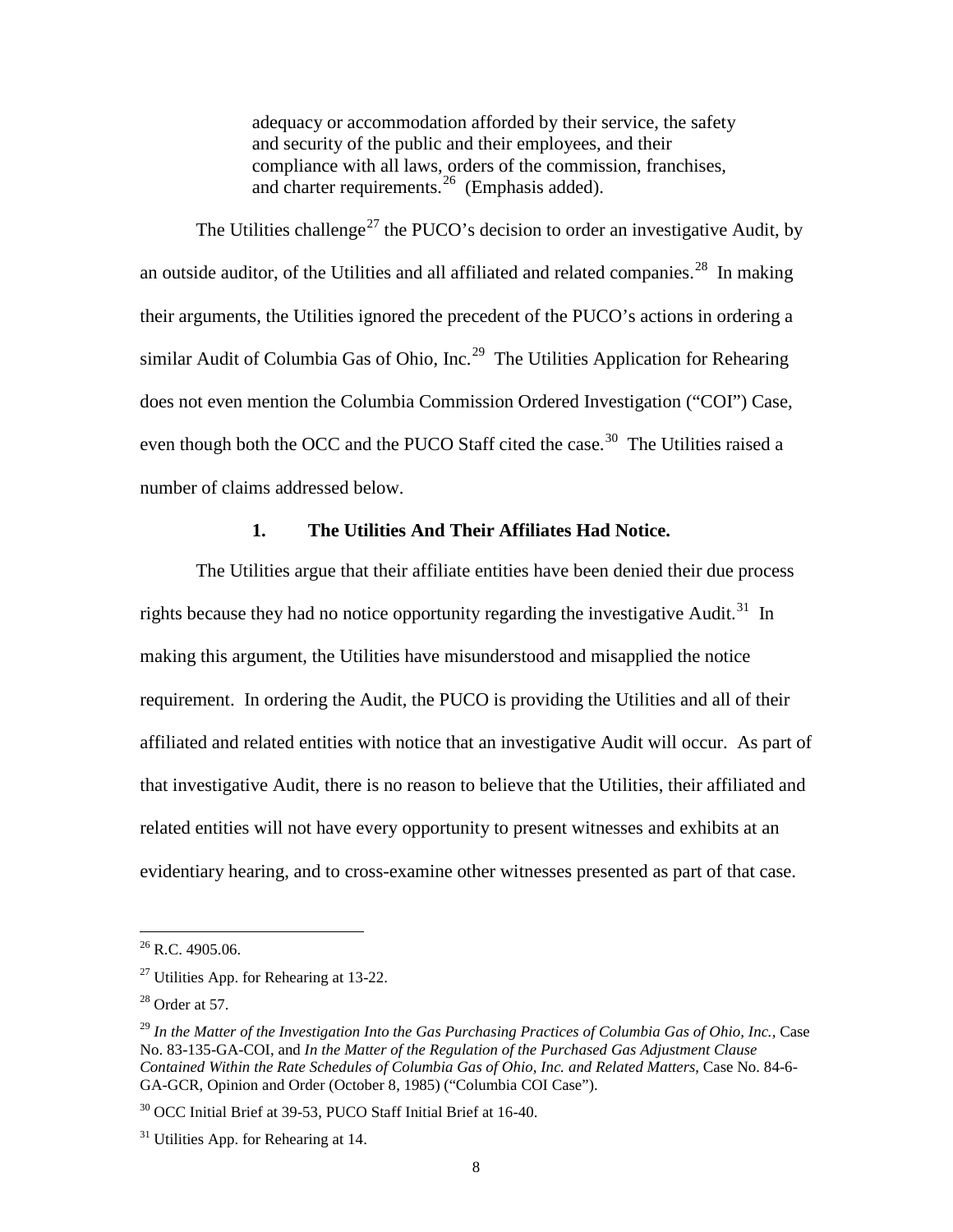The Utilities argue, apparently on behalf of their non-party (i.e. not party to these GCR cases) affiliates that the non-party affiliates have not had notice. To the extent that the Utilities are making this argument for the non-party affiliates, they are acting as agents of the non-party affiliates. If that is the case, then since the Utilities had notice, then so too did their non-party affiliates. If on the other hand, the Utilities are not an agent of the non-party affiliates, then they are not the proper party to raise these argument and the issues are not ripe for review by the PUCO. If the latter is the situation, then the non-party affiliates had an avenue to present their arguments as noted in R.C. 4903.10, but have failed to do so. R.C. 4903.10 states:

> Notwithstanding the preceding paragraph, in any uncontested proceeding or, by leave of the commission first had in any other proceeding, **any affected person, firm, or corporation may make an application for a rehearing within thirty days after the entry of any final order upon the journal of the commission**. (Emphasis added).

Thus, the non-party affiliates had an opportunity to raise these arguments in their own Application for Rehearing but elected not to do so.

## **2. The PUCO Did Not Impose Any Of The Utilities Liability On Their Affiliates.**

<span id="page-10-0"></span>The Utilities argue that the PUCO erred by holding non-party affiliates liable for the actions of the Utilities.<sup>32</sup> In raising this allegation, the Utilities again misunderstand the PUCO's Order. The Order does not hold any non-party affiliate liable for the actions of the Utilities. Rather, the Order found that the Utilities acted in a manner that was imprudent regarding their natural gas purchasing practices and policies.<sup>[33](#page-10-1)</sup> To the extent that the imprudent actions involved non-party affiliates, the PUCO held the Utilities liable and not the other entity. For example, with regard to the Cobra Processing Fees,

<span id="page-10-2"></span><sup>&</sup>lt;sup>32</sup> Utilities App. for Rehearing at 17-18.  $\overline{a}$ 

<span id="page-10-1"></span><sup>33</sup> Order at 38-39.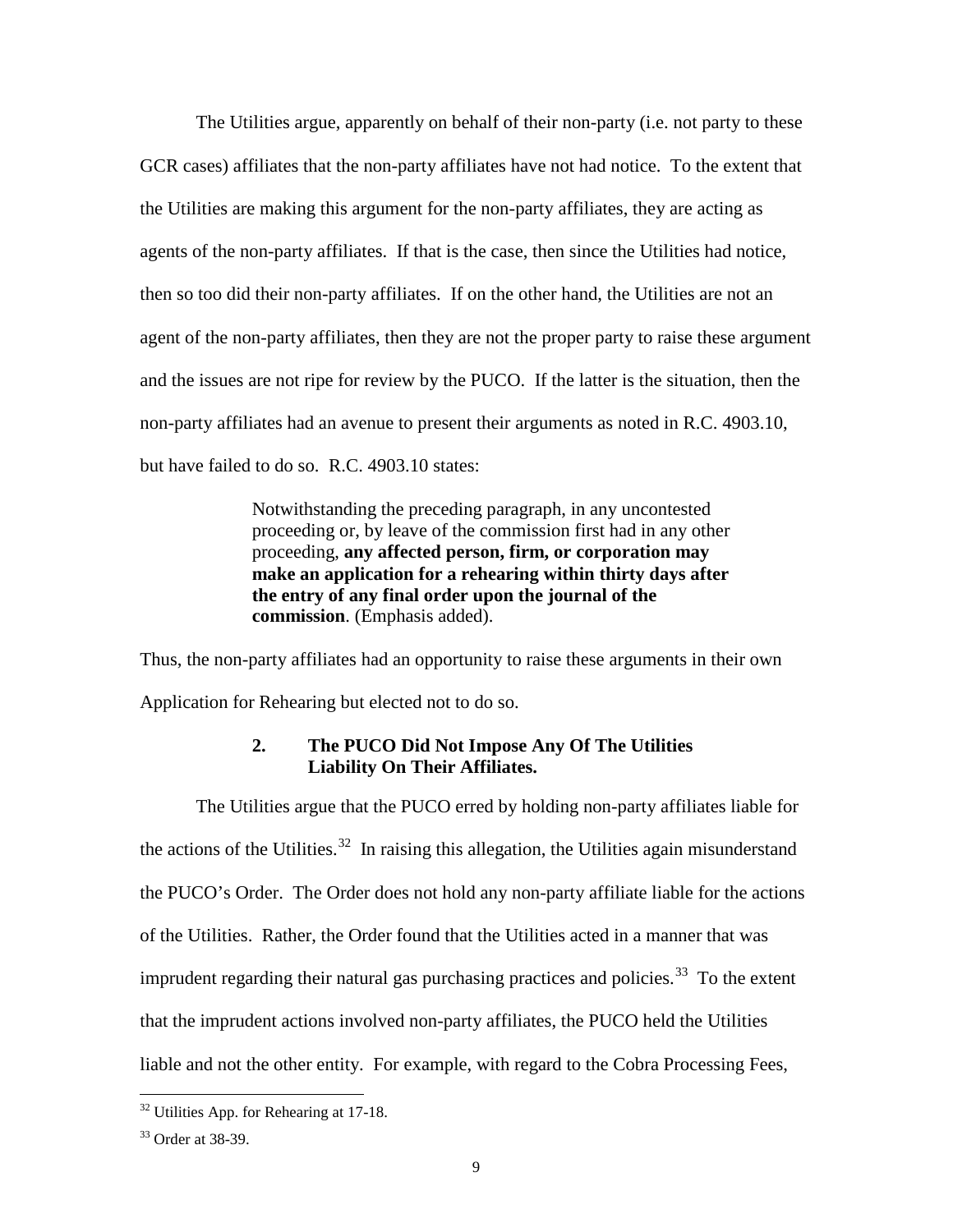the PUCO decision to disallow the \$145,363 impacts Northeast, not Cobra. Thus the liability is only on the regulated entity (Northeast) and not the non-party affiliate (Cobra). The same holds true with regard to the \$808,491.40 in JDOG Fees that the Utilities paid but were disallowed by the PUCO. In both instances the non-party affiliate retains the payment made by the Utilities. It is only the regulated entities -- the Utilities -- who are impacted by the disallowance. Finally, although the Utilities make this claim, the Application for Rehearing fails to cite to any page or paragraph of the Order that holds a non-party affiliate liable for the actions of the Utilities.

### **3. The PUCO Ordered Investigative Audit Is Not Of Unregulated Entities.**

<span id="page-11-0"></span>The Utilities argue that the PUCO exceeded its jurisdiction by ordering an investigative Audit of unregulated entities.<sup>34</sup> However, the PUCO has the jurisdiction and authority to investigate and audit any and all regulated companies.<sup>35</sup> In addition, the PUCO has the authority to investigate and audit any and all transactions made by regulated companies -- regardless of whether those transactions involved other regulated companies or non-regulated companies.<sup>36</sup> The PUCO has the authority to investigate and audit those transactions and to hold the regulated entities responsible for any actions which are found to be imprudent.

#### **4. The PUCO Did Not Pierce The Corporate Veil.**

<span id="page-11-1"></span>The Utilities argue that by ordering the Utilities to pay for the investigative Audit, the PUCO is somehow piercing the corporate veil.<sup>37</sup> The Utilities are misinterpreting the language of the Order. The PUCO ordered an investigative Audit of the Utilities and

<sup>&</sup>lt;sup>34</sup> Utilities App. For Rehearing at 18-19.

<span id="page-11-5"></span><span id="page-11-4"></span><sup>35</sup> R.C. 4905.302, R.C. 4905.04, R.C. 4905.05, and R.C. 4905. 06.

<span id="page-11-2"></span><sup>36</sup> R.C. 4905.302, R.C. 4905.04, R.C. 4905.05, and R.C. 4905. 06.

<span id="page-11-3"></span> $37$  Utilities App. for Rehearing at 21-22.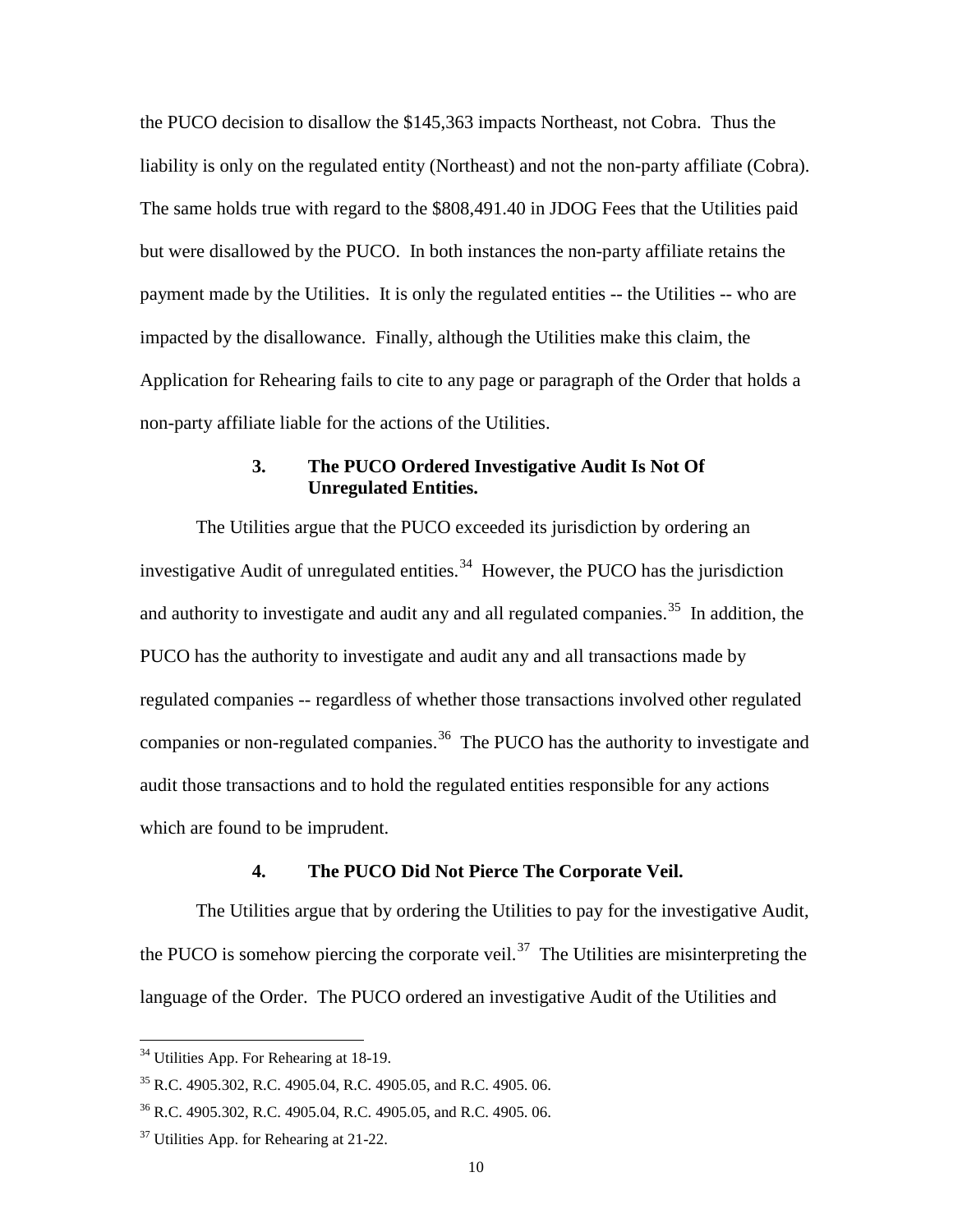their affiliated and related companies. As noted above, the PUCO has the authority and jurisdiction to Audit all regulated entities and their transactions. To the extent that the PUCO conducts such an investigative Audit, it is clear that the PUCO has the authority pursuant to R.C. 4905.302 to order Utilities to pay for such an Audit. The Utilities' arguments regarding piercing the corporate veil are not relevant and should be ignored.

## **E. The PUCO Has The Authority To Impose Civil Forfeitures.**

<span id="page-12-0"></span>The Utilities challenge the PUCO's decision to impose civil forfeitures, arguing that the PUCO lacks authority to assess civil forfeitures in the context of a GCR case.<sup>[38](#page-12-3)</sup> The Utilities argue that the PUCO's rules do not contemplate assessing civil forfeitures in a GCR case.<sup>[39](#page-12-2)</sup> However, in making this argument, the Utilities ignore the fact that R.C. 4905.54 does not preclude the PUCO from imposing civil forfeitures:

> **Every public utility** or railroad and every officer of a public utility or railroad **shall comply with every order, direction, and requirement of the public utilities commission made under authority of this chapter and Chapters 4901., 4903., 4907., and 4909. of the Revised Code,** so long as they remain in force. Except as otherwise specifically provided in section 4905.95 of the Revised Code, **the public utilities commission may assess a forfeiture** of not more than ten thousand dollars for each violation or failure against a public utility or railroad that violates a provision of those chapters or that after due notice fails to comply with an order, direction, or requirement of the commission that was officially promulgated. Each day's continuance of the violation or failure is a separate offense. $40$  (Emphasis added).

Rather, the PUCO has the discretion to impose civil forfeitures if an entity has failed to comply with a PUCO Order. The Utilities do not challenge the fact that the PUCO had issued an Order to terminate their affiliate gas supply contracts upon approval of the

<sup>&</sup>lt;sup>38</sup> Utilities App. for Rehearing at 23-24.  $\overline{a}$ 

<span id="page-12-3"></span><span id="page-12-2"></span><sup>&</sup>lt;sup>39</sup> Utilities App. for Rehearing at 23.

<span id="page-12-1"></span> $40$  R.C. 4905.54.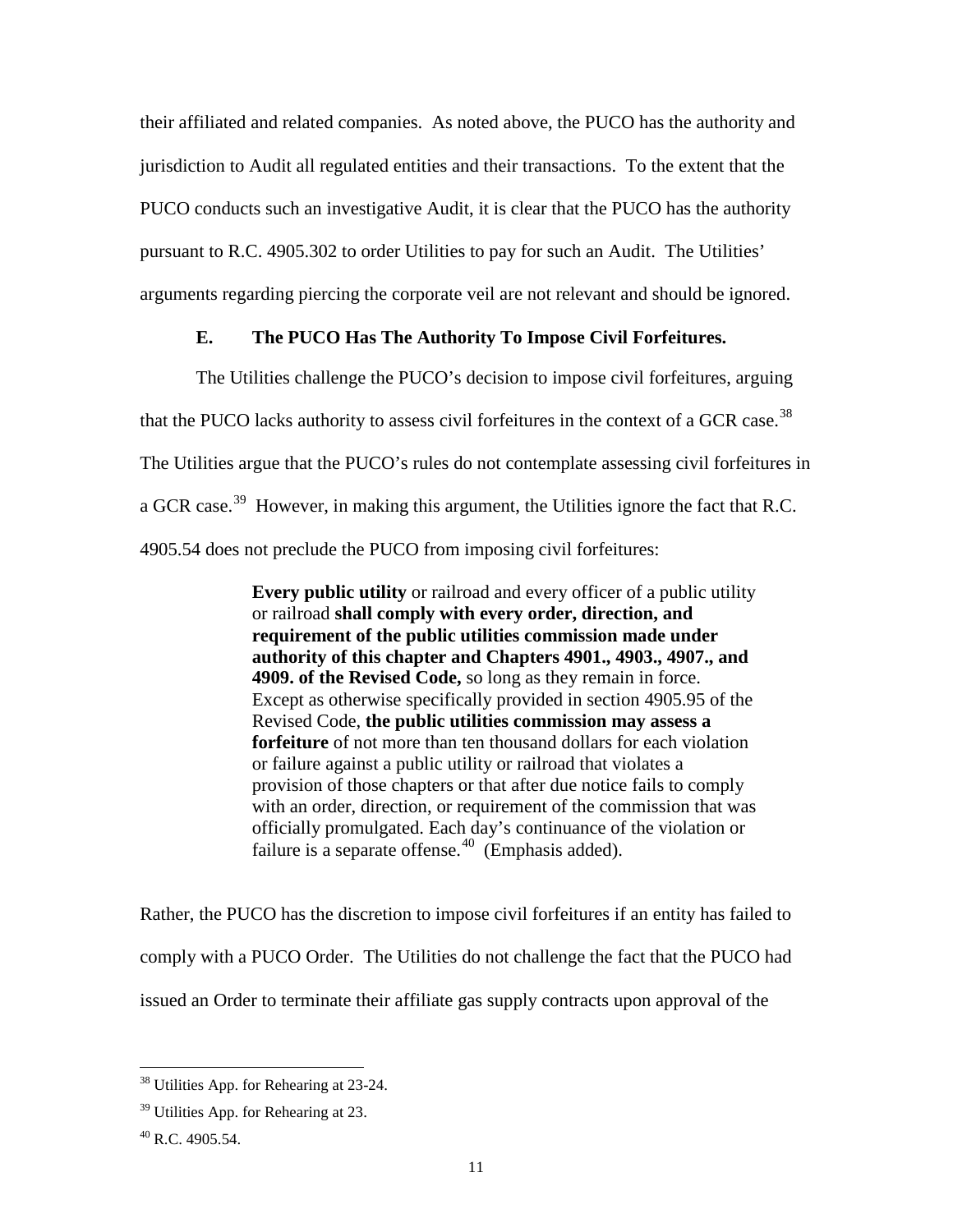Stipulation in the 2010 GCR case<sup>[41](#page-13-1)</sup> and that their actions in not terminating those contracts until November 28, 2012, violated that order. The Utilities did not question - and indeed they had informed the PUCO Staff -- that they had agreed to discontinue the Orwell residential transportation program. The Utilities did not question that they had no tariff on file permitting a residential transportation program. Thus the PUCO was well within its authority under R.C. 4905.54 in imposing the civil forfeitures for violation of a PUCO Order.

The Utilities argue that they were not afforded notice and thus the PUCO could not impose the civil forfeitures. $42$  In making this claim, the Utilities are misunderstanding and misapplying the notice requirement. There is no dispute that the Utilities had notice of the PUCO's Order adopting and approving the Stipulation in the 2010 GCR Case. Thus the Utilities knew that they were required to terminate the affiliate gas supply contracts with the approval of the Stipulation, which occurred on October 26, 2011. The fact that the Utilities agreed to terminate the affiliate gas supply contracts in a Stipulation only further emphasizes that they had notice.

It is also not disputed that the Utilities are represented by counsel in these proceedings and were represented by counsel in the 2010 GCR Cases. The PUCO recognized this in addressing the Stipulation in the 2010 GCR Case when it applied the three prong test, which included prong one -- "Is the settlement a product of serious bargaining among capable, knowledgeable parties?" The PUCO concluded, "we find the first criterion, that the process involved serious bargaining by knowledgeable, capable parties, is clearly met. The companies, the PUCO Staff, their counsel, and OCC have

<span id="page-13-1"></span> $41$  Order at 58.

<span id="page-13-0"></span> $42$  Utilities App. for Rehearing at 24.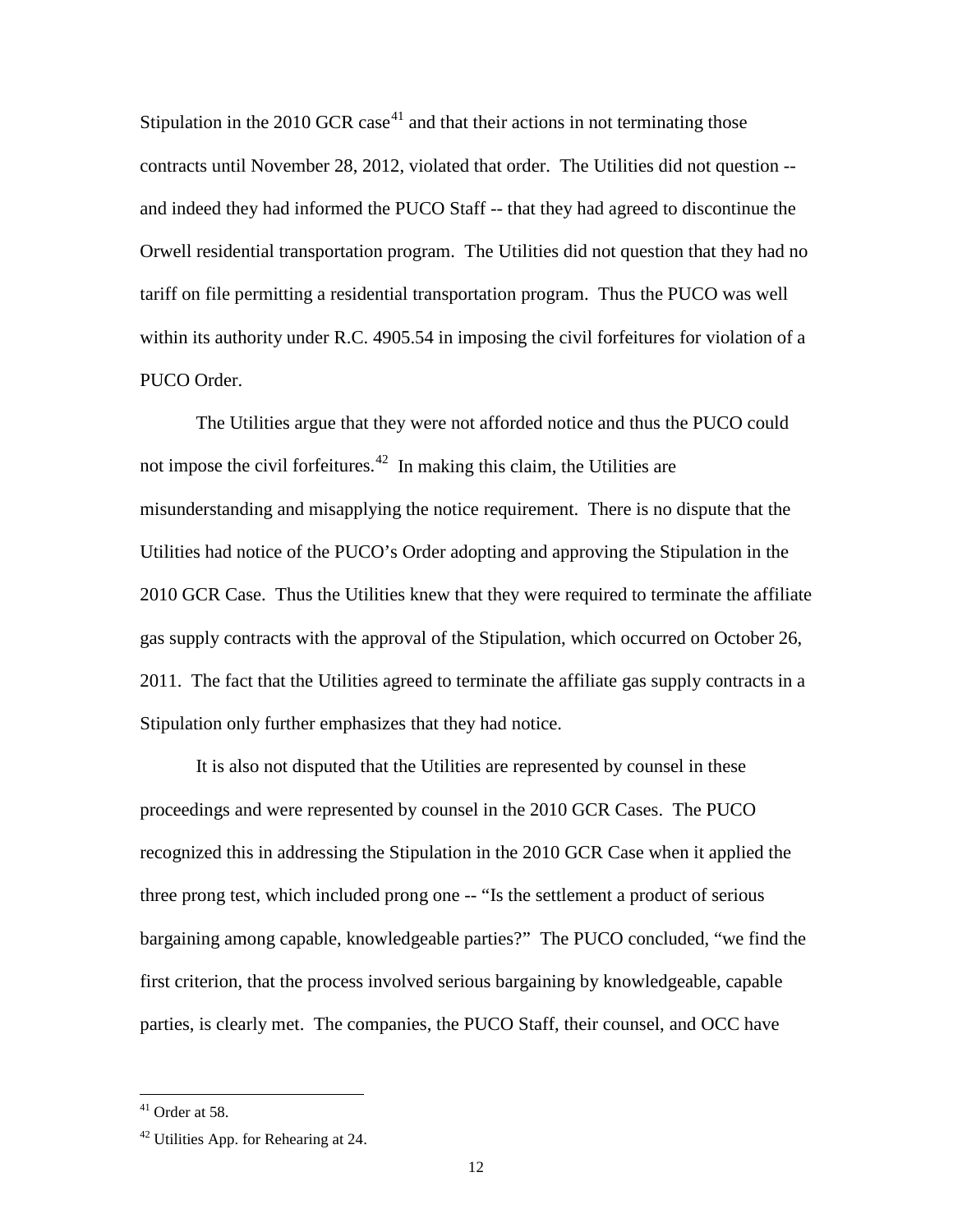been involved in previous cases before the Commission including GCR cases."<sup>[43](#page-14-2)</sup> Thus, the Utilities had knowledgeable counsel who was aware of the rules, including that R.C. 4905.54 authorized the PUCO to impose civil penalties if it found grounds to do so.

Instead the Utilities are claiming that R.C. 4905.54 requires they have notice that the PUCO was considering imposing the forfeitures before it could impose them. Under such an interpretation the PUCO would be required to schedule a separate evidentiary hearing prior to imposing civil forfeitures. Such a separate hearing is not contemplated nor required by R.C. 4905.54.

The Utilities cite *Vectren Energy Delivery of Ohio, Inc. v. Public Utilities Commission of Ohio* (2007), 113 Ohio St.3d 180, 2006-Ohio-1386 at ¶ 53, 863 N.E.2d 599 for the proposition that notice is required.[44](#page-14-1) However, a reading of the *Vectren* case indicates that the Utilities had more than ample notice. In *Vectren*, the Court ruled:

> [P\*\*53] Finally Vectren makes assorted claims that the proceedings before the commission were somehow tainted or that it was not afforded due process. These claims are without merit. This gas-cost-recovery proceeding centered around Liberty's audit report, of which Vectren had ample notice**. Vectren had a full hearing before the commission. It was permitted to present evidence through the calling of its own witnesses, the crossexamination of the other parties' witnesses, and the filing of exhibits.** Vectren was also able to argue its position through the filing of posthearing briefs and challenge the PUCO's findings through an application for rehearing.<sup>[45](#page-14-0)</sup> (Emphasis added).

The same rings true in these cases as the Utilities had the opportunity to present their own witnesses, evidence and exhibits. However, as noted by the PUCO in its Order, in response to the Utilities attack of the PUCO Staff evidence:

<span id="page-14-2"></span> $43$  2010 GCR Cases, Opinion and Order at 26 (October 26, 2011).

<span id="page-14-1"></span><sup>&</sup>lt;sup>44</sup> Utilities App. For Rehearing at 24.

<span id="page-14-0"></span><sup>45</sup> *Vectren Energy Delivery of Ohio, Inc. v. Public Utilities Commission of Ohio* (2007), 113 Ohio St.3d 180, 2006-Ohio-1386 at ¶ 53, 863 N.E.2d 599.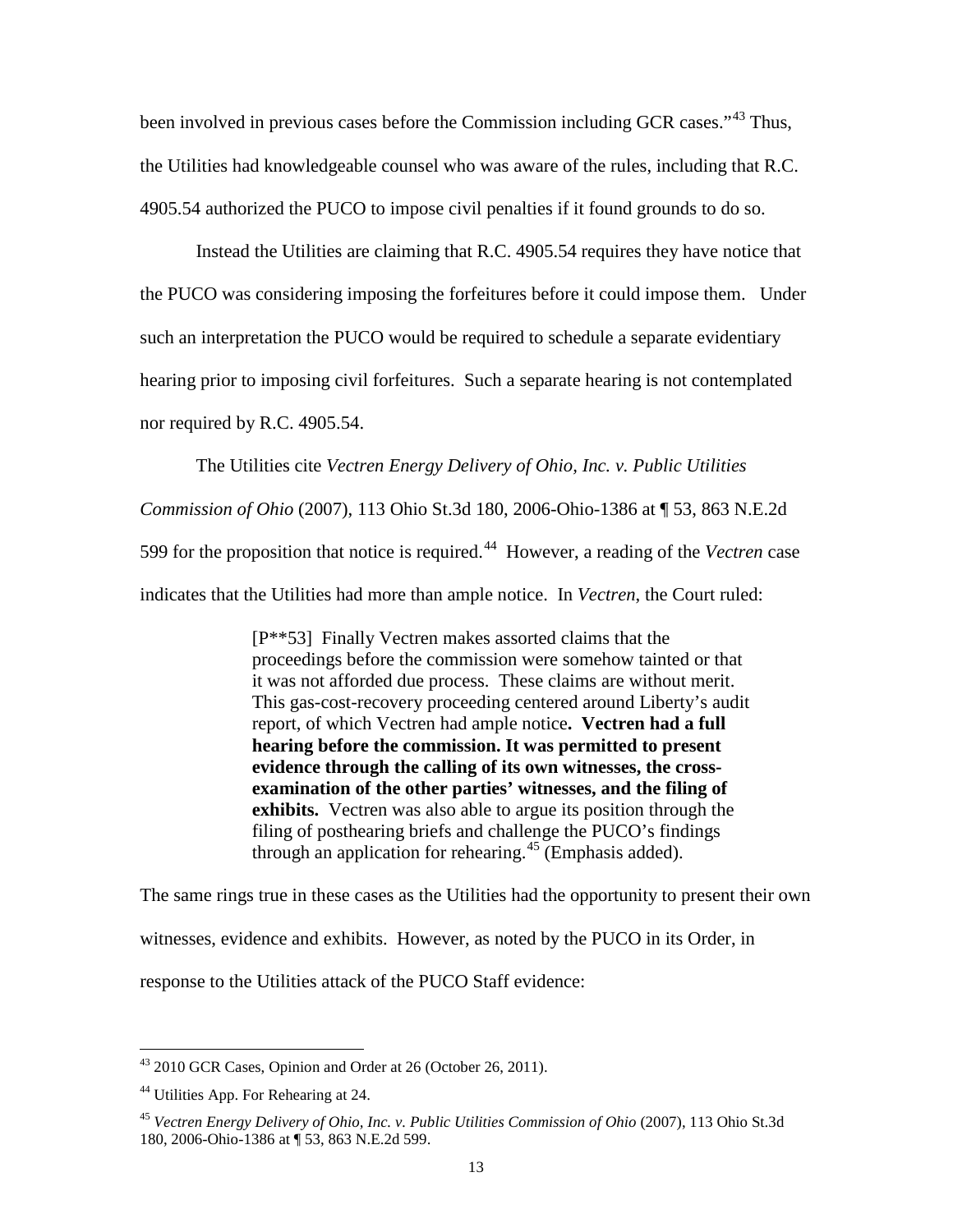Staff witness Sarver's prefiled testimony was available to the Companies well in advance of the hearing and the Companies had every opportunity to cross-examine Mr. Sarver as to these exact points of inquiry. In addition, **the Companies had every opportunity to introduce any and all evidence to support these post-hearing assertions at the hearing**. Further, **we would have expected the Companies to take every opportunity to challenge the findings of Staff witness Sarver and introduce evidence at the hearing on these subjects had they believed there was any merit to any of these assertions. They did not.[46](#page-15-3)** (Emphasis added).

#### **F. The Utilities Request For A Stay Should Be Denied.**

<span id="page-15-0"></span>Through its Application, the Utilities request that the PUCO "stay the order directing the Companies to pay the civil forfeiture until the record in this case is closed."<sup>47</sup> In essence, the Utilities are attempting to circumvent the process created by the General Assembly that provides for stays of PUCO orders pending an appeal to the Supreme Court of Ohio.

The Supreme Court of Ohio has held that: "R.C. 4903.16 provides for the procedure that must be followed when seeking a stay of a final order of the Commission."[48](#page-15-1) The Supreme Court has specifically found that "[p]atently, Section 4903.16, Revised Code, was designed primarily to apply to a public utility which is dissatisfied with the rates or charges as ordered by the Public Utilities Commission."[49](#page-15-2) Commenting that R.C. 4903.17 through 4903.19 provided no further guidance on this issue, the Court cited precedent for the proposition that "**there is no automatic stay** of

<sup>&</sup>lt;sup>46</sup> Opinion and Order at 39.

<span id="page-15-4"></span><span id="page-15-3"></span><sup>47</sup> Utilities App. For Rehearing at 25.

<span id="page-15-1"></span><sup>48</sup> *Office of Consumers' Counsel v. Public Utilities Commission of Ohio* (1991), 61 Ohio St.3d 396, 403.

<span id="page-15-2"></span><sup>49</sup> *City of Columbus v. Public Utilities Commission of Ohio* (1959), 170 Ohio St. 105, 109.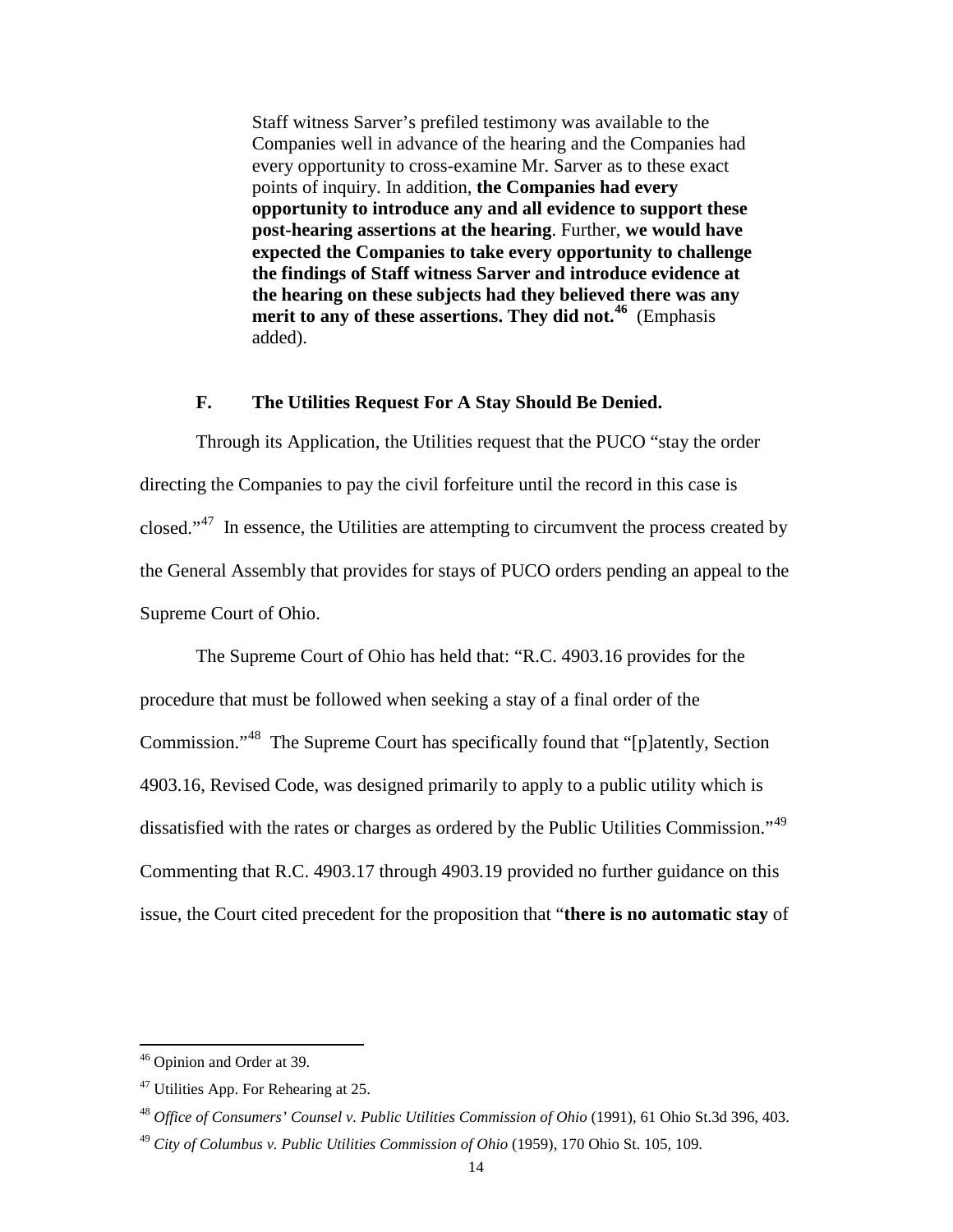any order, but \* \* \* it is necessary for any person aggrieved thereby to take affirmative action, and if he does so he is required to post bond."[50](#page-16-3) 

Ohio law does not provide for the automatic stay of the PUCO's order that the Utilities seek in their Application for Rehearing. And even if the Utilities were to take affirmative action and post a bond, they have failed to show that a stay should be granted. Although there is no controlling precedent in Ohio setting forth the conditions under which the PUCO will stay one of its own orders,<sup>[51](#page-16-4)</sup> the PUCO has favored the four-factor test governing a stay that was supported in a dissenting opinion by Justice Douglas,<sup>[52](#page-16-2)</sup> and which has been deemed appropriate by courts when determining whether to stay an administrative order pending judicial review. $53$  This test involves examining:

- (a) Whether there has been a strong showing that movant is likely to prevail on the merits;
- (b) Whether the party seeking the stay has shown that it would suffer irreparable harm absent the stay;
- (c) Whether the stay would cause substantial harm to other parties; and
- (d) Where lies the public interest.  $54$

Not only does the Utilities Request for a Stay not even mention these criteria, but it fails to address any of them. There is no merit to the Utilities request for a stay and it should be rejected.

<span id="page-16-3"></span><sup>50</sup> *Id.* (quoting *Keco Industries, Inc. v. Cincinnati & Suburban Bell Telephone Co.* (1957), 166 Ohio St. 254, 258) (emphasis in *Keco Industries*).

<span id="page-16-4"></span><sup>51</sup> See *In the Matter of the Commission's Investigation Into the Modification of Intrastate Access Charges*, Case No. 00-127-TP-COI, Entry on Rehearing (February 20, 2003) ("Access Charge Decision") at 5.

<span id="page-16-2"></span><sup>52</sup> See *MCI Telecommunications Corp. v. Pub. Util. Comm.* (1987), 31 Ohio St.3d 604. *See also In the Matter of the Complaint of Northeast Ohio Public Energy Council, Case No. 09-423-EL-CSS Entry at 2* (July 8, 2009) Motion for Stay Granted.

<span id="page-16-0"></span><sup>53</sup> Access Charge Decision at 5.

<span id="page-16-1"></span><sup>54</sup> Access Charge Decision at 5.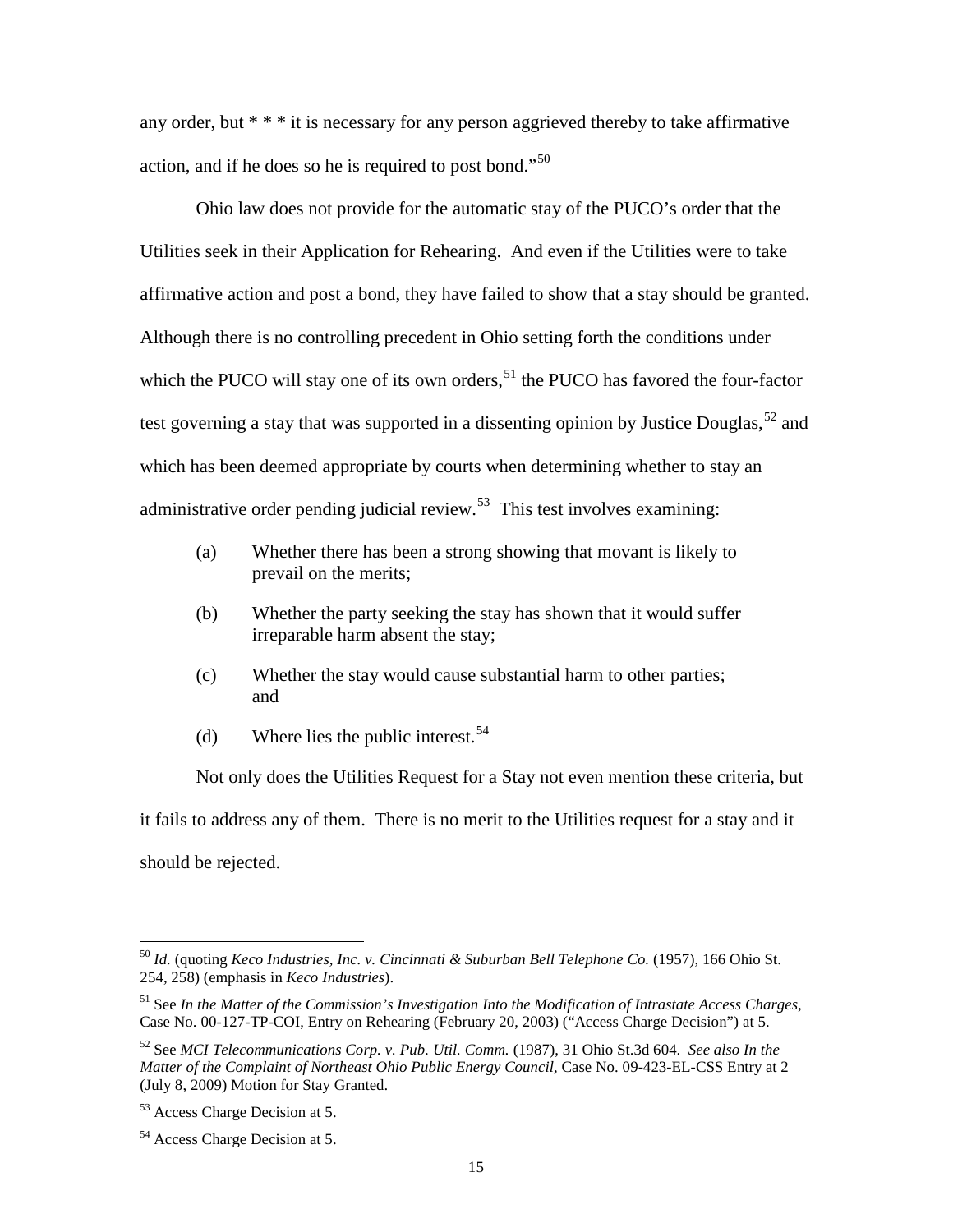#### <span id="page-17-0"></span>**III. CONCLUSION**

For all the reasons stated above, the PUCO should deny the Utilities' Application for Rehearing because the Utilities have failed to raise any new matters not previously addressed and rejected in the Opinion and Order. Moreover, the Utilities failed to demonstrate that the Opinion and Order was unlawful, unjust or unreasonable. Finally, the Utilities have not shown that they are entitled to a stay.

Respectfully submitted,

BRUCE J. WESTON OHIO CONSUMERS' COUNSEL

*/s/ Joseph P. Serio* Joseph P. Serio, Counsel of Record Assistant Consumers' Counsel

Office of the Ohio Consumers' Counsel 10 West Broad Street, Suite 1800 Columbus, Ohio 43215-3485 Telephone: Serio (614) 466-9565 [joseph.serio@occ.ohio.gov](mailto:joseph.serio@occ.ohio.gov)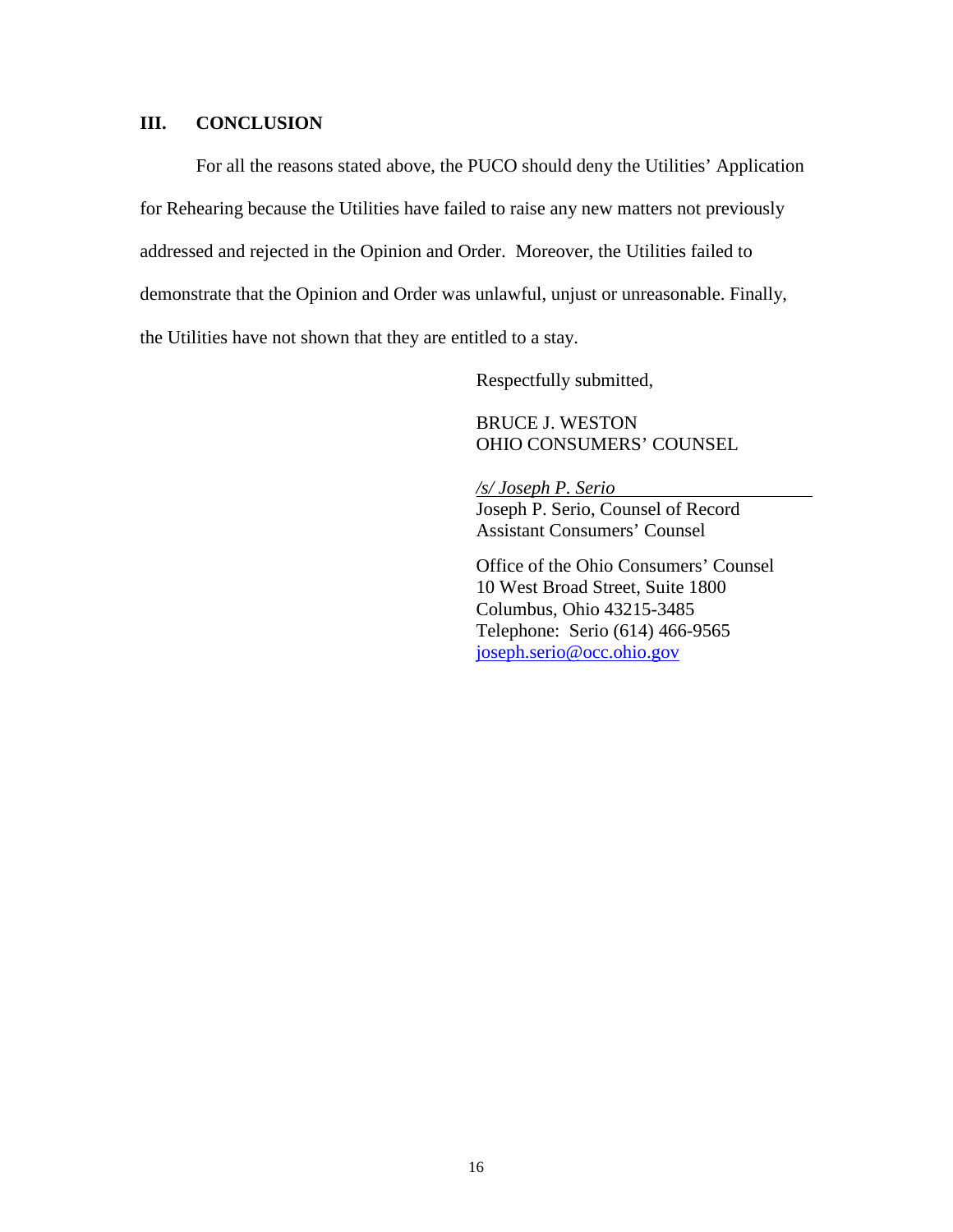### **CERTIFICATE OF SERVICE**

I hereby certify that a copy of this *Memorandum Contra* was electronically served on the persons stated below this 23rd day of December, 2013.

*/s/ Joseph P. Serio*\_\_\_\_\_\_\_\_\_\_\_\_\_\_\_\_

Joseph P. Serio Counsel of Record

### **SERVICE LIST**

Werner L. Margard III Devin Parram Assistant Attorneys General Public Utilities Section 180 East Broad Street, 6<sup>th</sup> Floor Columbus, Ohio 43215 Werner.margard@puc.state.oh.us [Devin.parram@puc.state.oh.us](mailto:Devin.parram@puc.state.oh.us)

Mark S. Yurick Zachary D. Kravitz Taft, Stettinius & Hollister LLP 65 East State Street, Suite 1000 Columbus, Ohio 43215 myurick@cwslaw.com zkravitz@cwslaw.com

AE: [scott.farkas@puc.state.oh.us](mailto:scott.farkas@puc.state.oh.us)

Erik L. Walter Dworken & Bernstein Co., LPA 60 South Park Place Painesville, Ohio 44077 ewalter@dworkenlaw.com